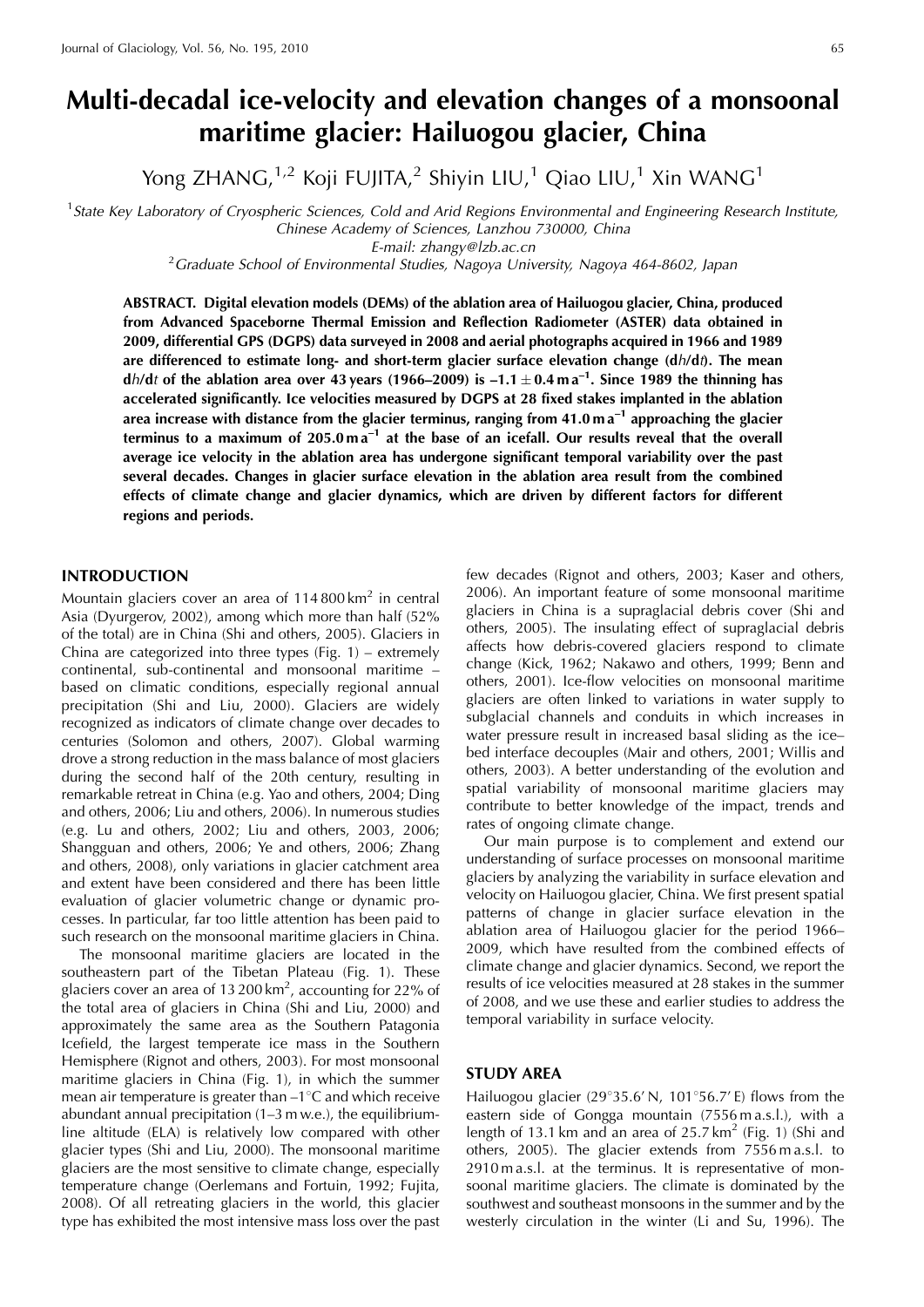

**Fig. 1.** Ablation area of Hailuogou glacier on the eastern side of Gongga mountain, China. The color image is a false-color ASTER image acquired on 18 January 2009 showing the catchment and glacier terminus region. The image represents a 15 km  $\times$  9 km area. Circles are the survey stakes. Crosses are benchmarks for the ground survey that are the national trigonometric reference points. The square indicates the location of Gongga Alpine Ecosystem Observation and Research Station (GAEORS) of the Chinese Ecological Research Network. A, B and C are extremely continental, sub-continental and monsoonal maritime glaciers, respectively, and their boundaries are extracted from Shi and Liu (2000). D and E are cross-sections, located at 3475 and 3110 m a.s.l., respectively.

glacier receives abundant annual precipitation  $(\sim 1.9 \text{ m} \text{ w.e.})$ . In particular, the summer precipitation accounts for approximately 80% of the total annual precipitation (Su and others, 1996).

The ablation area of Hailuogou glacier is dominated by a large icefall (3650–4980 m a.s.l.; Fig. 2a) and glacier ogives (3400–3500 m a.s.l.; Fig. 2b). The icefall is characterized by rapid extending flow, which depends mainly on ice extrusion and chaotic crevassing to transport the ice downwards (Li and Su, 1996). Ogives (alternating dark and light bands on the ice surface, reflecting different thicknesses of debris covering the glacier surface) are regularly spaced and arcuate. In addition to these features, the ablation area is covered by a debris layer (Fig. 2c and d). The thickness of the debris cover increases progressively from the icefall toward the terminus, varying from 0.0 to 0.6 m according to field observations in the summer of 2008. In some locations large rocks are piled up to several metres.

## **DATASETS**

For the analysis of ice-velocity and surface elevation change on Hailuogou glacier, we employ a variety of datasets. These include survey data using a carrier-phase differential GPS (DGPS), digital elevation models (DEMs) derived from data over different periods, surface velocity measurements, and temperature and precipitation data.

# **DGPS survey data**

Surveys were carried out in and around the ablation area of Hailuogou glacier in June and October 2008 using carrierphase DGPS (Magellan Promark3 and Unistrong E650). One receiver was established at a fixed base point on a rock outcrop of the glacier margin. Another was used to survey simultaneously on and around the glacier. To measure ice ablation and velocity, a 28-stake network was set up with one central longitudinal transect and six transverse transects (Fig. 1).

We surveyed an area of 0.7 km (north–south) by 3.6 km (east–west) over an altitude range of 675 m (2925–3600 m a.s.l.) in June 2008 (Fig. 3a). Data post-processing of DGPS measurements was performed using the global navigation satellite systems (GNSS) solutions (Magellan Co. Ltd). The methods used for evaluating the accuracy of DGPS data and generating a DEM based on the DGPS data of June 2008 are the same as used by Fujita and others (2008). The relative positions and altitudes of all points were calculated on the Universal Transverse Mercator (UTM) projection (zone 47N, World Geodetic System 1984 (WGS84) reference system) referenced to two peaks (Fig. 3a). Relative measurement errors in the survey are evaluated by comparing the positions of four benchmarks that were measured more than once (Fig. 1). Standard deviations of differences from the averages (12 measurements in total, three measurements for each benchmark) indicate measurement errors of 0.12 m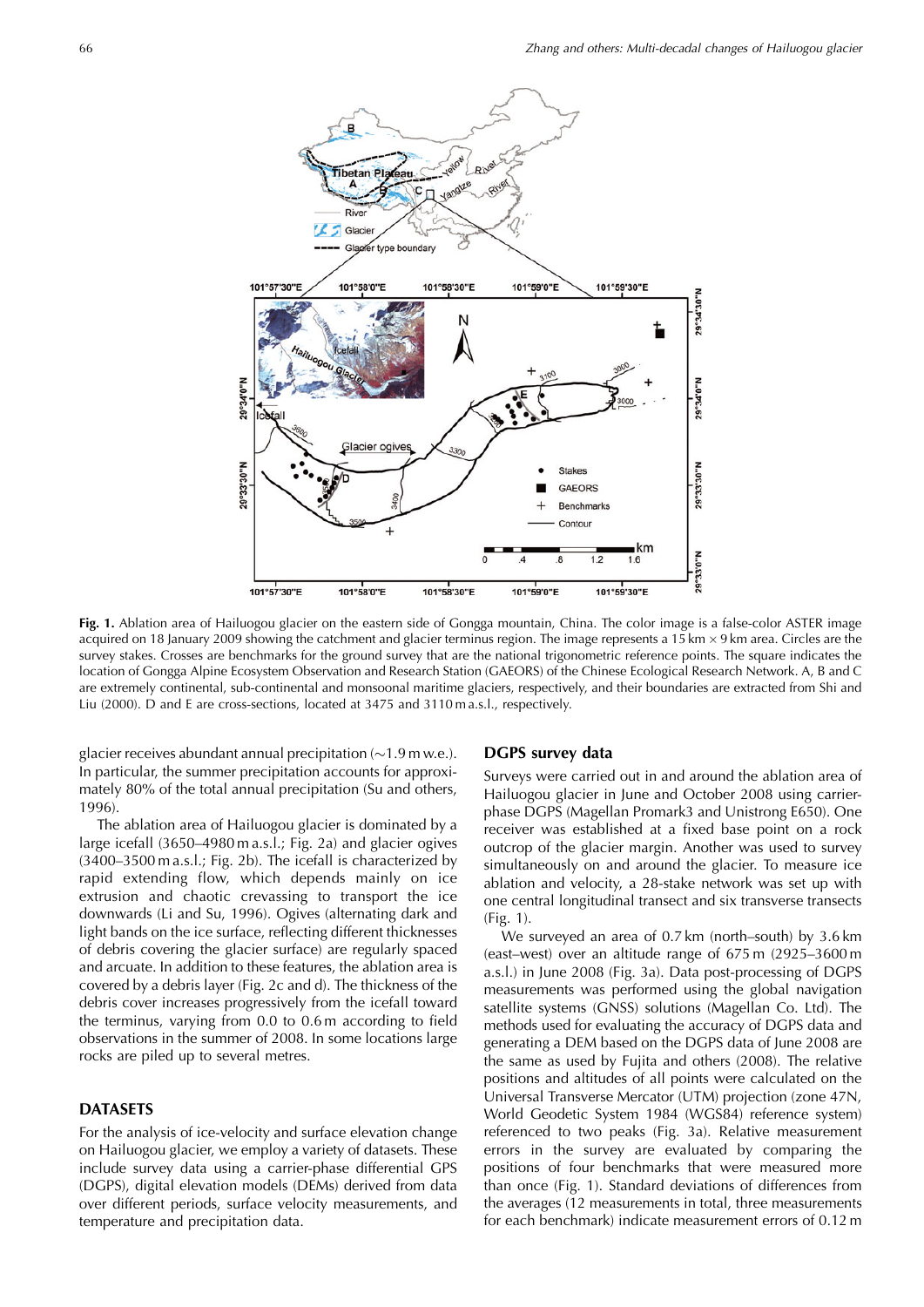

**Fig. 2.** (a) Icefall, (b) glacier ogives, (c) ablation area and (d) ice cliffs located at the terminus of Hailuogou glacier.

horizontally and 0.19 m vertically. All DGPS points surveyed in June 2008 (89 174 points) were converted into gridcells by a standard kriging method in which points utilized to obtain a gridcell altitude are limited to the circle with a radius equal to half the diagonal of the targeted



**Fig. 3.** (a) Distribution of DGPS points surveyed in June 2008. (b) DEM (DGPS-2008) generated by DGPS survey data in June 2008.

gridcell. The resolution of ground-survey gridcells (hereafter called DGPS-2008) is  $15 \text{ m} \times 15 \text{ m}$  (Fig. 3b).

## **Digital elevation models (DEMs)**

The Advanced Spaceborne Thermal Emission and Reflection Radiometer (ASTER) DEM used in the analysis is produced from data obtained from the ASTER ortho-image obtained on 18 January 2009 (Table 1; Fig. 4a), in which no cloud or snow cover was found. The spatial resolution is 15 m  $\times$  15 m. The ASTER ortho-image is generated by the ASTER Ground Data System (ASTER GDS) at the Earth Remote Sensing Data Analysis Center (ERSDAC) in Japan. The detailed algorithm for DEM generation is described by Fujisada and others (2005) or can be viewed at http://www.gds.aster.ersdac.or.jp/ gds\_www2002/exhibition\_e/a\_products\_e/a\_product2\_e. html. The location of the ASTER visible/near-infrared (VNIR) image was affine-transformed by referring to a topographical map (see below). The root-mean-square error (RMSE) of the affine transformation was <15 m. The same transformation was adapted to the DEM.

Other DEMs were derived from the relief plate contours published by the State Bureau of Surveying and Mapping of China (SBSMC, 2000) as summarized in Table 1. These

**Table 1.** Elevation data sources

| Source                                                | Datum                               | Nominal<br>scale      | Vertical<br><b>RMSE</b><br>m   | Acquisition<br>vear          |
|-------------------------------------------------------|-------------------------------------|-----------------------|--------------------------------|------------------------------|
| DFM-1966<br>DFM-1989<br><b>DGPS-2008</b><br>ASTER DEM | Beijing 1954<br>Xi'an 1980<br>WGS84 | 1:100 000<br>1:50 000 | 9.00<br>11.20<br>0.19<br>13.90 | 1966<br>1989<br>2008<br>2009 |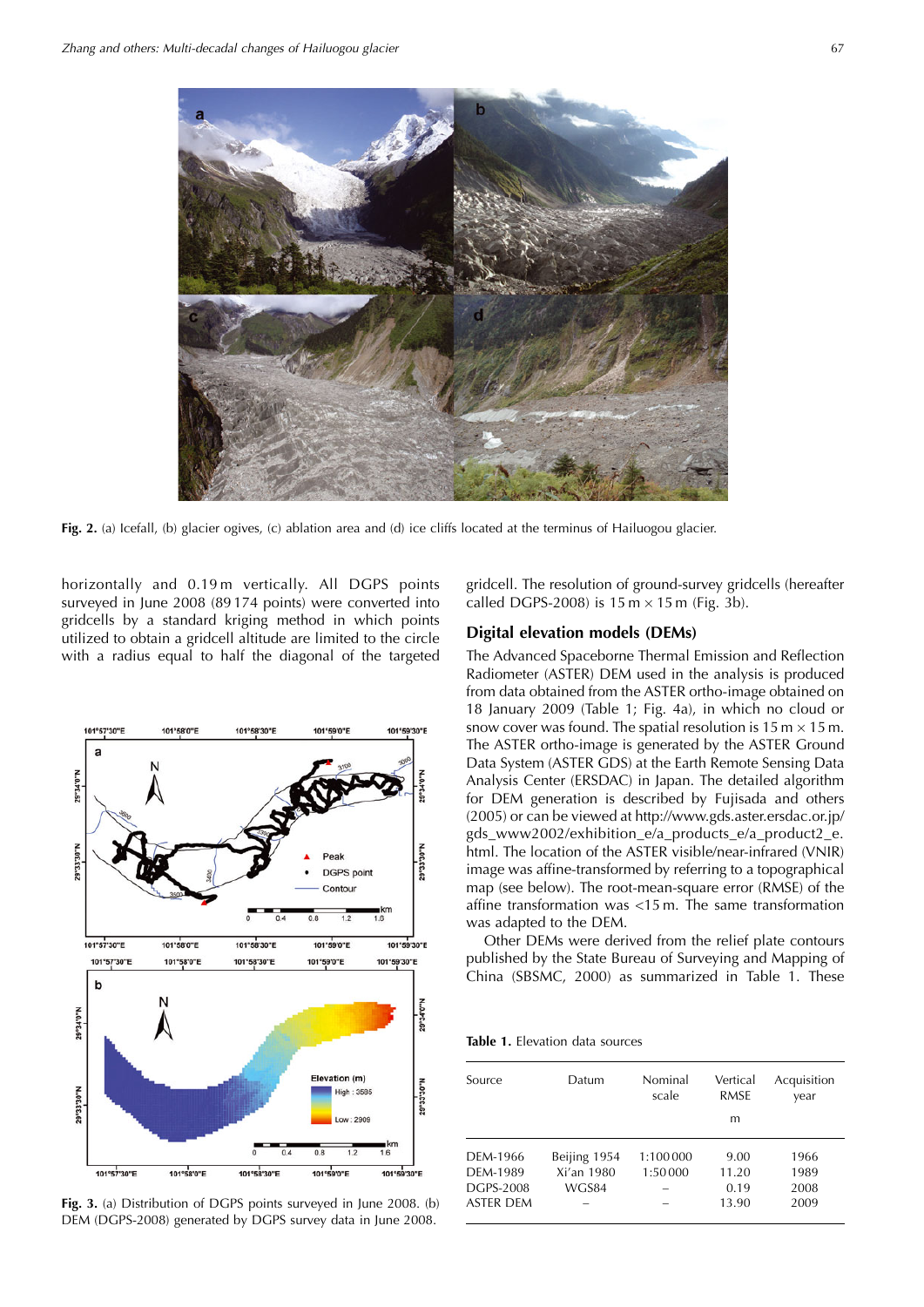

**Fig. 4.** ASTER DEM (a), DEM-1966 (b), and DEM-1989 (c) of the ablation area of Hailuogou glacier.

cartographies were photogrammetrically derived by SBSMC from aerial photographs acquired in 1966 and 1989 (DEM-1966 and DEM-1989) (Fig. 4b and c). The respective geodetic coordinate systems of DEM-1966 and DEM-1989 are the Beijing geodetic coordinate system 1954 and Xi'an geodetic coordinate system 1980. Nominal vertical accuracies of DEM-1966 and DEM-1989 are  $\sim$ 20 m and  $\sim$ 10 m (1/2 map contour interval), respectively (SBSMC, 2000).

In order to compare with other data, the SBSMC DEMs were re-projected onto the WGS84 UTM datum by using a seven-parameter datum transformation model based on the four known national trigonometric reference points (Fig. 1) and resampled to a 15 m  $\times$  15 m grid size for co-registration. The seven-parameter datum transformation model is given by

$$
\begin{bmatrix} X_{\text{WGS84}} \\ Y_{\text{WGS84}} \\ Z_{\text{WGS84}} \end{bmatrix} = \begin{bmatrix} dX \\ dY \\ dZ \end{bmatrix} + (1+k) \begin{bmatrix} 1 & \varepsilon_Z & -\varepsilon_Y \\ -\varepsilon_Z & 1 & \varepsilon_X \\ \varepsilon_Y & -\varepsilon_X & 1 \end{bmatrix} \begin{bmatrix} X_{54/80} \\ Y_{54/80} \\ Z_{54/80} \end{bmatrix}, \tag{1}
$$

where  $X_{\text{WGS84}}$ ,  $Y_{\text{WGS84}}$  and  $Z_{\text{WGS84}}$  are the WGS84 datum coordinates,  $X_{54/80}$ ,  $Y_{54/80}$  and  $Z_{54/80}$  are the Beijing 1954 and Xi'an 1980 datum coordinates,  $dX$ ,  $dY$  and  $dZ$  are the translation parameters,  $\varepsilon_X$ ,  $\varepsilon_Y$  and  $\varepsilon_Z$  are the rotation parameters and  $k$  is the scale factor. These parameters, estimated by the four known national trigonometric

**Table 2.** Estimated parameters for transformations from the Beijing 1954 and Xi'an 1980 datum coordinates to the WGS84 datum coordinate based on the four known national trigonometric reference points

| Parameter       | Beijing 1954 | Xi'an 1980  | Unit      |
|-----------------|--------------|-------------|-----------|
| dx              | 3.342242     | 3.342187    | $10^6$ m  |
| dY              | $-1.153078$  | $-1.153059$ | $10^6$ m  |
| dZ              | $-1.8677$    | $-1.8571$   | $104$ m   |
| $\varepsilon_X$ | $-5.008$     | $-5.008$    | arcsec    |
| $\varepsilon_Y$ | 2.899        | 2.899       | arcsec    |
| $\varepsilon$ z | $-0.045$     | $-0.045$    | arcsec    |
| k               | 3.643        | 3.631       | $10^{-4}$ |

reference points, are given in Table 2. Extensive discussion of the application of the seven-parameter datum transformation model to China has been provided by Guo and others (2002) and Wang and others (2003). The error using a seven-parameter datum transformation model is <0.002 m (Wang and others, 2003).

# **Temperature and precipitation**

Temperature and precipitation data for the period 1988–2004 were observed at the Gongga Alpine Ecosystem Observation and Research Station (GAEORS) of the Chinese Ecological Research Network (CERN, http://www.cern.ac.cn) (Fig. 1). GAEORS is a sub-alpine observatory located on the eastern slope of Gongga mountain at  $\sim$ 3000 m a.s.l. and about 1.5 km from the glacier terminus (Fig. 1). The air temperature, precipitation, humidity, wind speed and air pressure have been measured since 1988. Temperature and precipitation data used in this study were derived from the observed daily data in GAEORS. The average annual temperature and precipitation in GAEORS are  $4.1^{\circ}$ C and 1942 mm w.e., respectively, for the period 1988–2004 (Fig. 5a). The summer precipitation accounts for approximately 80% of the total annual precipitation (Fig. 5a). Annual average air temperature has experienced a significant rise, by  $0.27^{\circ}$ C  $(10a)^{-1}$ , over the last 17 years (1988–2004) (Fig. 5b).

#### **Accuracies of DEMs**

Fujita and others (2008) evaluated the relative accuracies of the ASTER DEM with a resolution of 15 m in the Bhutan Himalaya. The RMSE was 11.0 m in the altitudinal difference between the ASTER DEM and a DEM generated from DGPS ground-survey data (Fujita and others, 2008). Similarly, we compare the ASTER DEM with the DGPS ground-survey DEM. As shown in Figure 6a the standard deviation (i.e. the RMSE) is 13.9 m. Fujita and others (2008) pointed out that the influence of terrain slope between the gridcells is less obvious in the ASTER DEM with a resolution of 15 m, especially with the slope  $\langle 40^\circ \rangle$ , which accounts for 96% in our analysis. Therefore, we do not consider the influence of terrain slope within a gridcell on the altitudinal difference of the ASTER DEM.

On the other hand, the SBSMC DEMs are the dominant source of elevation errors. Vertical errors in the SBSMC DEMs were estimated relative to the DGPS survey points in a non-glacierized area. Average RMSEs of DEM-1966 and DEM-1989 are 9.0 and 11.2 m, respectively, and exhibit a normal distribution (Fig. 6b and c).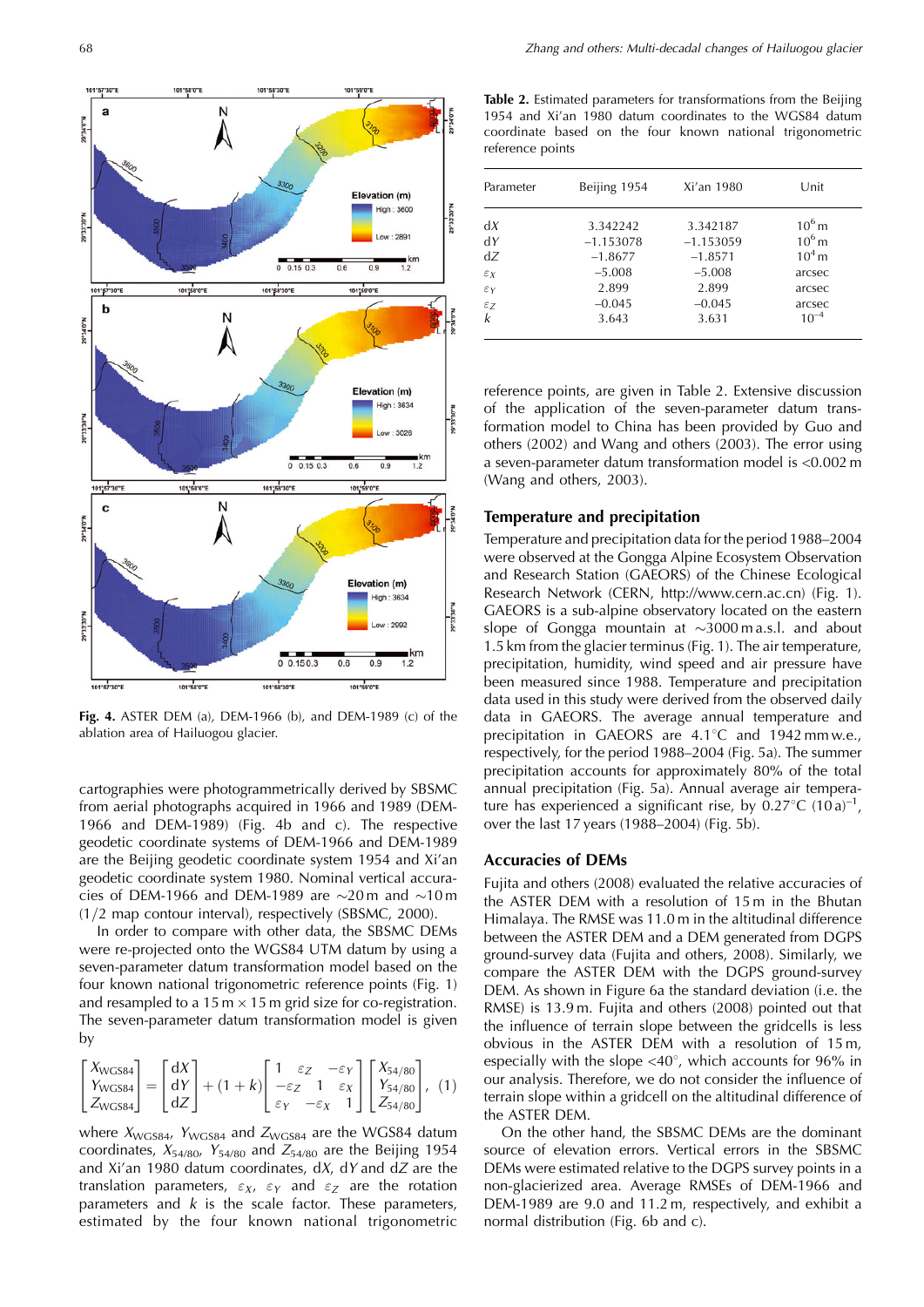

**Fig. 5.** Variations in (a) average monthly temperature and precipitation and (b) average annual temperature observed at GAEORS for the period 1988–2004.

## **RESULTS**

## **Surface-elevation changes over 43 years**

Elevation changes from 1966 to 2009 in the ablation area of Hailuogou glacier were estimated by subtracting DEM-1966 from DGPS-2008 (June 2008) and ASTER DEM (January 2009) (Fig. 7). Most of the ablation area has experienced a significant thinning over the past several decades (Fig. 7). Mean elevation change rates  $\left(\frac{dh}{dt}\right)$  are  $-1.0 \pm 0.4$  m a<sup>-1</sup> for the period 1966–2008 and  $-1.1 \pm 0.4$  m a<sup>-1</sup> for the period 1966–2009. As shown by Figure 7, the frontal tongue of the glacier has undergone a strong surface lowering over the periods considered, where the maximum dh/dt values are  $-3.2 \pm 0.4$  m a<sup>-1</sup> for the period 1966–2008 and  $-3.3 \pm 0.4$  $ma^{-1}$  for the period 1966–2009. The DGPS- and ASTERderived dh/dt values show close agreement, suggesting any inter-technique bias is small. Conversely, about 0.5% of the ablation area for the period 1966–2008 and 1.3% for the period 1966–2009 have undergone surface rising (Fig. 7). The former mainly occurs in the zone of glacier ogives (Fig. 7a), whereas Figure 7b shows the thinning in this area. The reason is that the DGPS survey points are sparse in this area as indicated in Figure 3a.

To monitor glacier change, long-timescale (decades) observations of surface elevation are required to separate short-term fluctuations from changes that may reflect secular trends. Surface dh/dt in the ablation area was estimated for different periods: (1) 1966–89 using DEM-1989 minus DEM-1966; and (2) 1989–2009 using ASTER DEM minus DEM-1989. Estimates indicate spatially non-uniform thinning and thickening of the ablation area (Fig. 8). Mean dh/dt values for the ablation area are  $-0.67 \pm 0.4$  m a<sup>-1</sup> during 1966–89 and  $-1.61 \pm 0.6$  m a<sup>-1</sup> during 1989–2009. A significant common characteristic over the period considered (about 23 and 20 years, respectively) is that the terminus of Hailuogou glacier underwent dramatic thinning (Fig. 8). For the period 1966–89, the thickening mainly occurred at the base of the icefall where the mean dh/dt value is +0.14  $\pm$  0.09 m a<sup>-1</sup> (Fig. 7a). After 1989 most of the ablation area shows clear thinning; only about 1.3% of the ablation area experienced thickening (Figs 8b and 9).



**Fig. 6.** Histograms of altitudinal differences at 5 m intervals of (a) ASTER DEM, (b) DEM-1966 and (c) DEM-1998.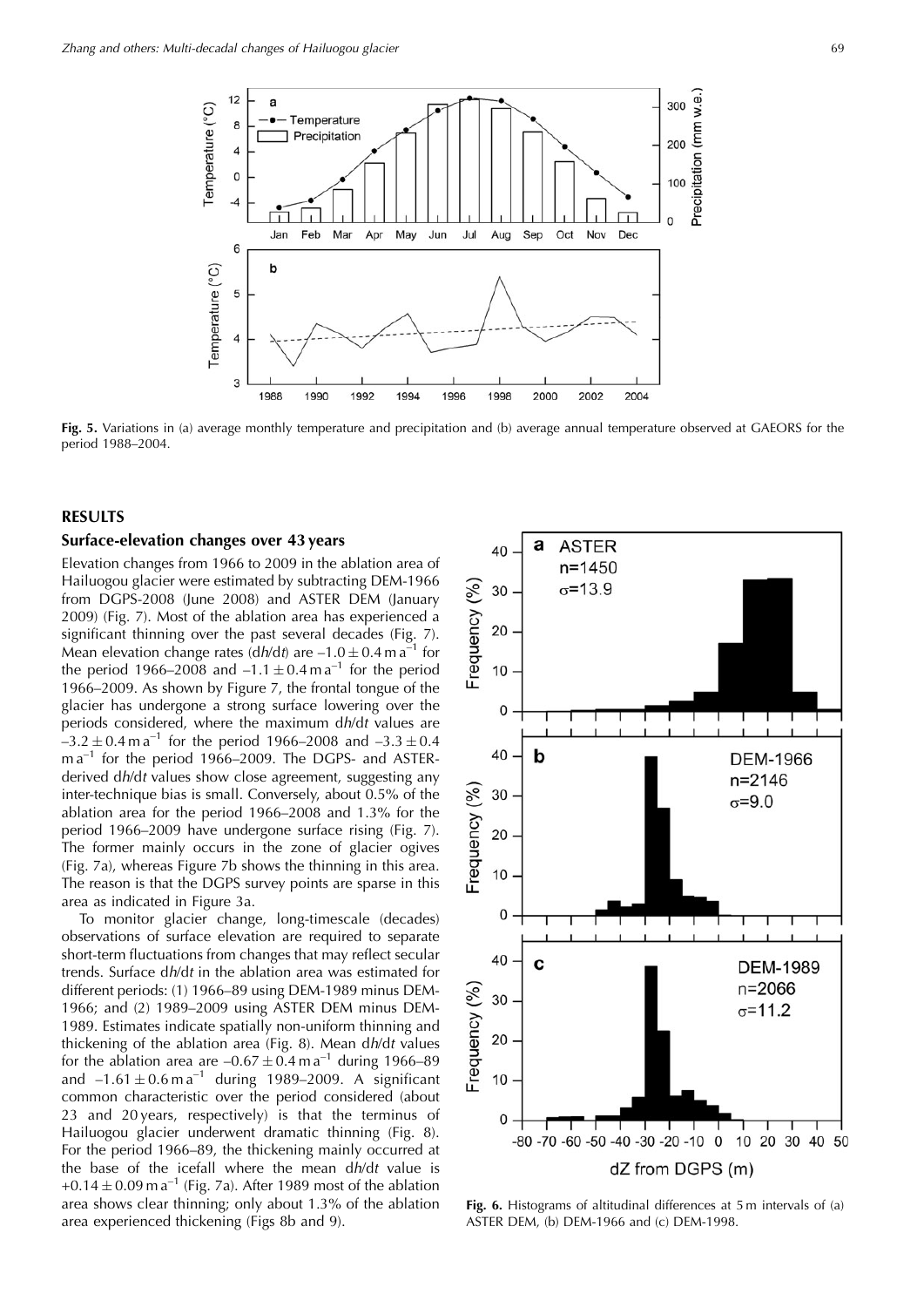

**Fig. 7.** Elevation change rate (dh/dt) of the ablation area. (a) 1966– 2008 using DGPS-2008 minus DEM-1966 and (b) 1966–2009 using ASTER DEM minus DEM-1966.

In comparison with surface dh/dt for the period 1966–89, the mean thinning rate in the past 20 years has increased from 0.67 to 1.53 m  $a^{-1}$ . For the period 1966–89, about 92% of the survey area experienced surface lowering while 8% experienced surface rising (Fig. 9a). After 1989, the surface underwent a dramatic surface lowering, with about 98% of the survey area decreasing in elevation (Fig. 9c). This indicates that surface thinning in the ablation area of Hailuogou glacier has accelerated significantly since 1989. Consequently, the glacier terminus shows a very strong response, with an accelerated retreat rate. Since the 1960s the retreat of the glacier terminus has accelerated from 12.7 m a<sup>-1</sup> (1966–89; Su and others, 1992) to 27.4 m a<sup>-1</sup> (1998–2008).

#### **Ice velocity and its temporal variability**

Ice velocities measured in the summer of 2008 at 28 stakes in the ablation area are shown in Figure 10. In general, ice velocities in the ablation area show a clear increase with distance from the glacier terminus (Figs 10 and 11a). The velocities range from a maximum of  $205.0$  m a<sup>-1</sup> at the base of the icefall, located at  $3550 \text{ m a.s.}$ l., to  $41.0 \text{ m a}^{-1}$ approaching the glacier terminus. A mountain glacier generally flows through a valley that may partially impede glacier flow (Nye, 1965). The effect of lateral drag on ice velocity can be seen clearly in Figure 11b. The glacier reaches its maximum velocity near the center, and the velocity decreases towards both lateral margins (Fig. 11b).

The directional consistency of the velocity vectors changes systematically along the glacier (Fig. 10). The iceflow directions up-glacier are consistently along the zone of glacier ogives, while the measurements located closer to the glacier terminus show directional consistency down to the terminus.

Ice velocities in the ablation area of Hailuogou glacier were measured from stake displacements using an optical



**Fig. 8.** Elevation change rate (dh/dt) in the ablation area. (a) 1966– 89 using DEM-1989 minus DEM-1966 and (b) 1989–2009 using ASTER DEM minus DEM-1989.

theodolite in the 1980s and 1990s (Song, 1994; Li and Su, 1996). In earlier work (Li and Su, 1996; Su and others, 1996) it has been suggested that Hailuogou glacier exhibited a



**Fig. 9.** Histograms of dh/dt in the ablation area of Hailuogou glacier. (a) 1966–89 using DEM-1989 minus DEM-1966 and (b) 1989–2009 using ASTER DEM minus DEM-1989.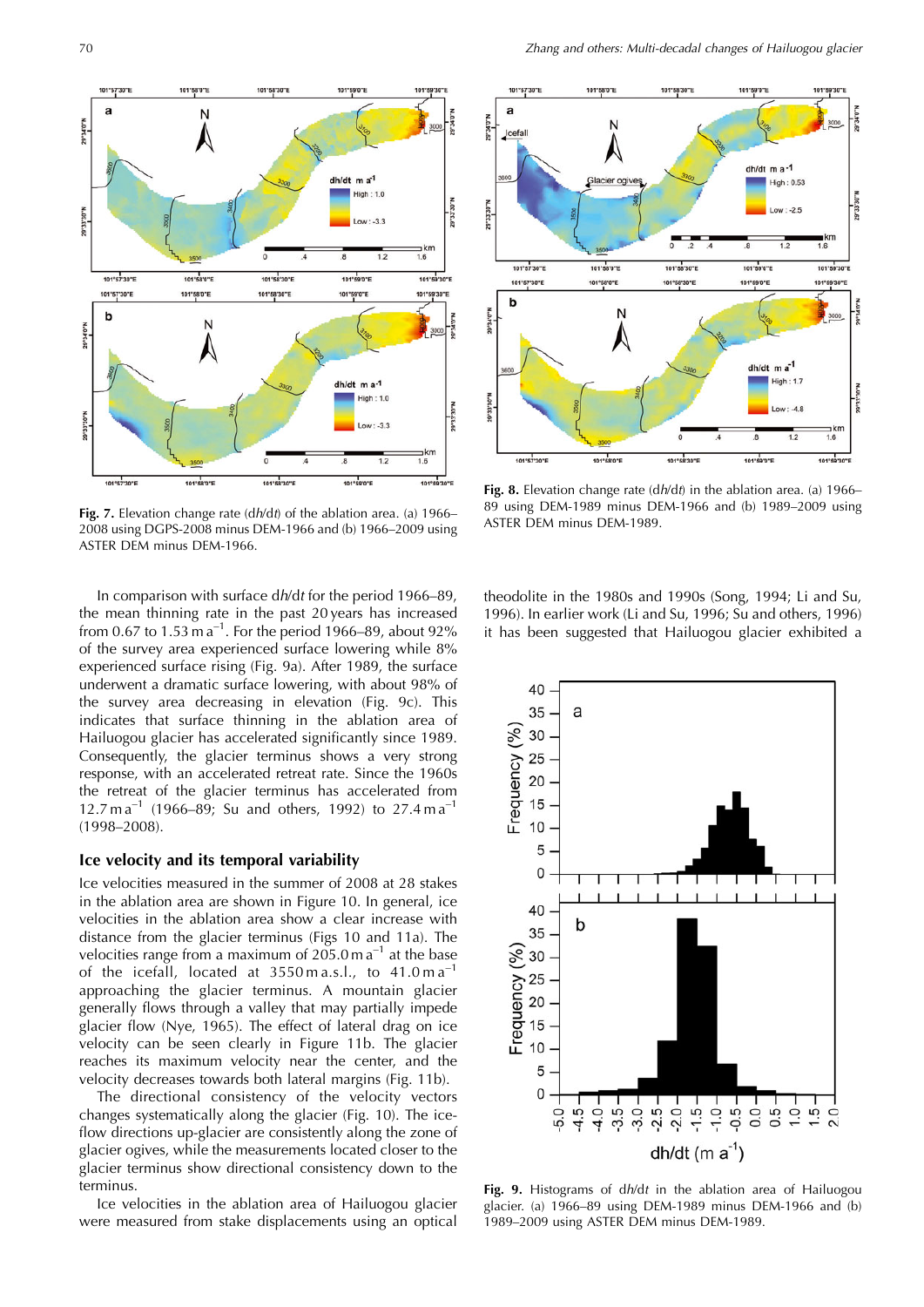

**Fig. 10.** Vector plot of ice velocity measured in the summer of 2008. Arrow length scales with the measured velocity (m a<sup>-1</sup>), and arrow direction indicates the direction of the measured velocity. Grey curve is the central flowline.

significant seasonal variation in ice velocity, with the average velocity in summer higher than in winter because of enhanced sliding by rapid migration of surface meltwater to the ice–bedrock interface. Based on field measurements (Song, 1994; Su and others, 1996) the average annual ice velocity had reduced by  $30.0 \text{ m a}^{-1}$  over the period 1981– 98. The variation in summer ice velocity along the central flowline in 1981, 1990 and 2008 is shown in Figure 11a. Ice velocities show minor fluctuations in the lower part of the ablation area but larger fluctuations in the upper part (Fig. 11a). On average, the summer ice velocity in the ablation area has reduced by 31% over the past 28 years.

#### **DISCUSSION**

The temporal evolution of a glacier surface can be determined by the vertically integrated continuity equation for incompressible ice by assuming a constant ice density (Van der Veen, 1999):

$$
\frac{\partial H}{\partial t} = B - \frac{\partial (UH)}{\partial x},\tag{2}
$$

where t is time, x is distance along the central flowline,  $B$  is the surface mass balance,  $U$  is the velocity averaged over the depth, which is often derived from the surface ice velocity (Nye, 1965), and  $H$  is the ice thickness, so that  $UH$  is the ice flux. It is concluded from Equation (2) that temporal change in surface elevation at each point in the ablation area of Hailuogou glacier varies in response to the mass balance (accumulation and melt) and the ice velocity. Local variations in these factors determine the glacier profile; that is, surface mass balance and ice velocity are the potential contributors to the observed multi-decadal fluctuations in surface elevation. We examine each of these in turn below.

As discussed above, Hailuogou glacier has undergone a significant reduction in ice velocity over the period 1981– 2008. Decreases in the average annual and average summer ice velocities are about 24% and 31%, respectively, from those in the 1980s. Previous studies have suggested that the ice flux change is strongly correlated with ice velocity change over the whole area of the glacier (Van der Veen, 1999; Vincent and others, 2009). In other words, the

velocities are mainly responsible for the changes in the ice flux. Therefore, simple considerations of force balance on the glacier suggest that a regional thinning will be consistent with slightly lower velocities. This is well correlated with



Fig. 11. (a) Ice velocities along the central flowline in the ablation area of Hailuogou glacier in the summer of 1981, 1990 and 2008. (b) Ice velocities at cross-sections D (3475 m a.s.l.) and E (3110 m a.s.l.) indicated in Figure 1 in the summer of 2008.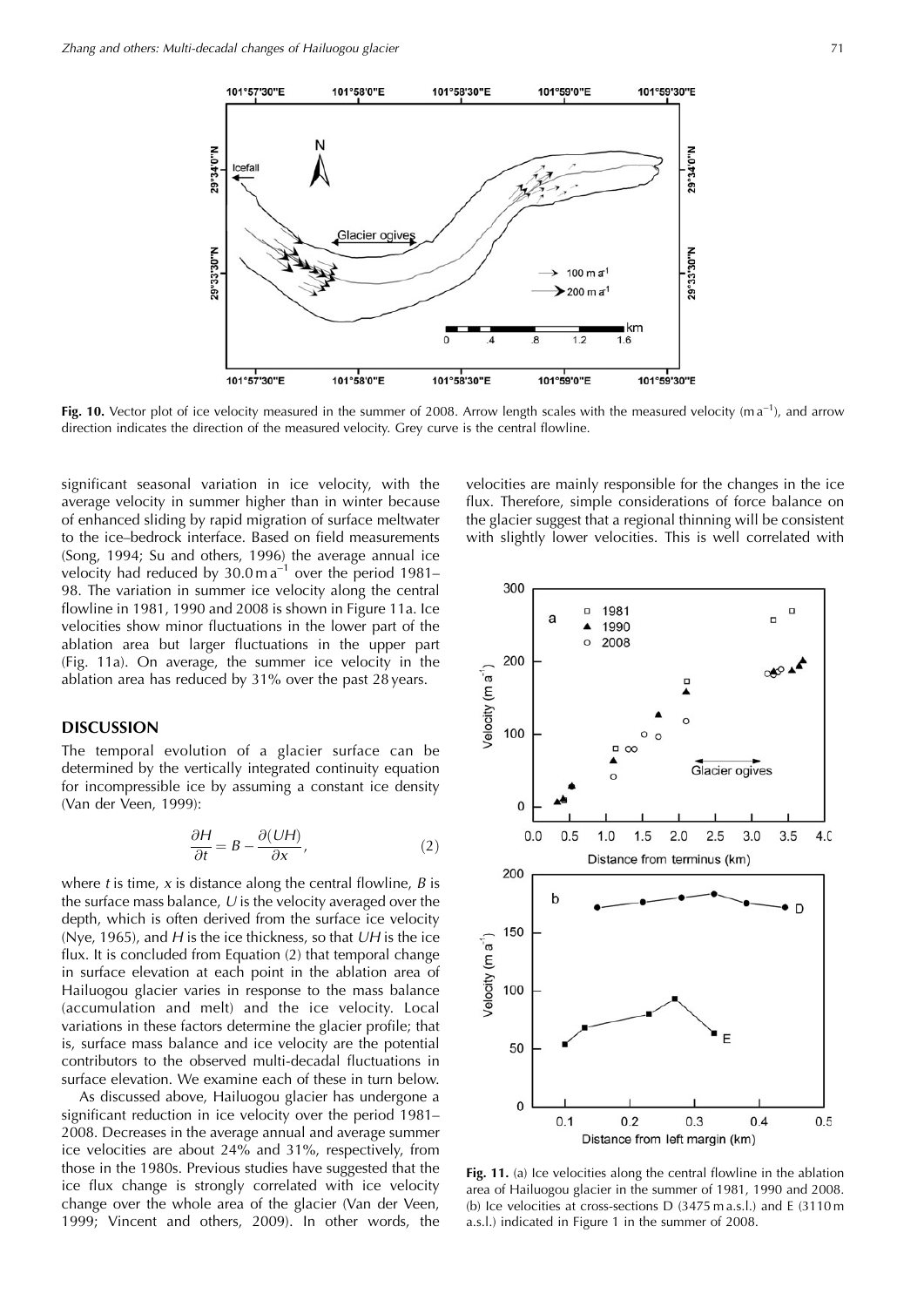

**Fig. 12.** (a) Mass-balance variation of Hailuogou glacier for the period 1966–98. (b) Glacier melt rate in different periods. Massbalance data are derived from Aizen and others (1994) and Xie and others (2001); glacier melt data in the 1980s and 1990s are derived from Li and Su (1996) and Su and others (1996).

accelerated retreat of the terminus in past decades, where the ice velocity is the lowest in the entire glacier, tending to  $0.0 \text{ m a}^{-1}$  (Fig. 11a); on the other hand, the average glacier melt rate indicates a significant increase as shown in Figure 12b.

In past decades, Hailuogou glacier was characterized by negative mass balance (Fig. 12a) (Aizen and others, 1994; Xie and others, 2001). The average annual mass balance was  $-0.15$  m a<sup>-1</sup> for the period 1966–89 (Aizen and others, 1994) and  $-0.45$  m a<sup>-1</sup> for the period 1990–98 (Xie and others, 2001). Furthermore, average annual temperature observed at GAEORS indicates a significant increasing trend for the period 1988–2004 (Fig. 5b). The mean temperature over the period 1998–2004 was  $0.42^{\circ}$ C higher than for the period 1988–97. Over the same period, the temperature at the beginning of the glacier melt season (April) rose by 1.6 $\degree$ C and at the end of the melt season (October) by 0.9 $\degree$ C. This possibly prolongs the melt period and causes a significant decrease in snow accumulation (Fujita, 2008). This can be seen in Figure 12b, which shows the year-onyear increase in glacier melt rate in the ablation area of Hailuogou glacier. Meanwhile, precipitation during July– September decreased by 24% over the period 1998–2004 compared with that for the period 1988–97, especially in July and September. Recently, Helsen and others (2008) have reported a model of the effect of accumulation anomalies on measured surface elevation changes and suggested that elevation change can depend on both current and decadal to multi-decadal average accumulation rate. We note that Hailuogou glacier is a summer-accumulation type glacier (Shi and Liu, 2000). Summer precipitation accounts for more than 80% of the total annual precipitation (Fig. 5a). A reduction in precipitation during July– September possibly has a significant effect on the accumulation on Hailuogou glacier. Thus an increase in glacier melt rate and a decrease in precipitation during July–September are well correlated with accelerated thinning in the ablation area of Hailuogou glacier over the past 20 years.



**Fig. 13.** Surface dh/dt along the central flowline in the ablation area of Hailuogou glacier.

In the icefall of Hailuogou glacier, the ice flow is dominated by rapid extending flow, whereas it is dominated by compressive flow between the icefall and the zone of glacier ogives (Li and Su, 1996). In this region, the flow is strongly compressive along the central flowline as a result of the change in slope and narrowing of the valley. The walls prevent lateral extension, and the reduction in flow below the icefall must be compensated by extension in the vertical direction. Consequently, this area shows strong emergent flow and shearing, and the glacier between the icefall and the zone of glacier ogives thickens. As shown in Figure 13, the ice in this area indicates a thickening trend for the period 1966–89. During this period the ice velocity in this area was relatively large (Fig. 11a), while the change in glacier mass balance was relatively small over the whole glacier (Aizen and others, 1994). As shown by the observed ablation data in the 1980s (Li and Su, 1996), the glacier melt rates for this area were minimal over the entire ablation area (Fig. 12b). We infer that the surface elevation changes are driven by changes in the compressive flow between the icefall and the zone of glacier ogives during 1966–89. Conversely, for the period 1990–2008 the ice between the icefall and the zone of glacier ogives has shown a significant thinning (Fig. 13). Figure 11a shows a minor change in summer ice velocity during 1990–2008. The magnitude of the (negative) mass balance, however, has increased by a factor of 3 from 0.15 to  $0.45 \text{ m a}^{-1}$  for the whole glacier (Fig. 12a). Since the 1990s the maximum glacier melt rate in the ablation zone has occurred in this area (Fig. 12b). The average glacier melt rate in this area in the 1990s increased by 79% compared with that in the 1980s. Therefore, the surface elevation changes have been driven mainly by the surface massbalance change between the icefall and the zone of glacier ogives for the period 1990–2008.

Below the zone of glacier ogives, Figures 7 and 13 reveal dramatic thinning during 1966–2009. Although the negative mass balance of the whole glacier was relatively small for the period 1966–89 (Fig. 12a), the glacier melt rate in the ablation area was a maximum in the 1980s (Fig. 12b). After 1989, the mass loss of the glacier increased (Fig. 12a). Note that the ablation area is covered by thick debris which exerts considerable influence on the surface mass balance and protects the glacier from much more rapid mass loss.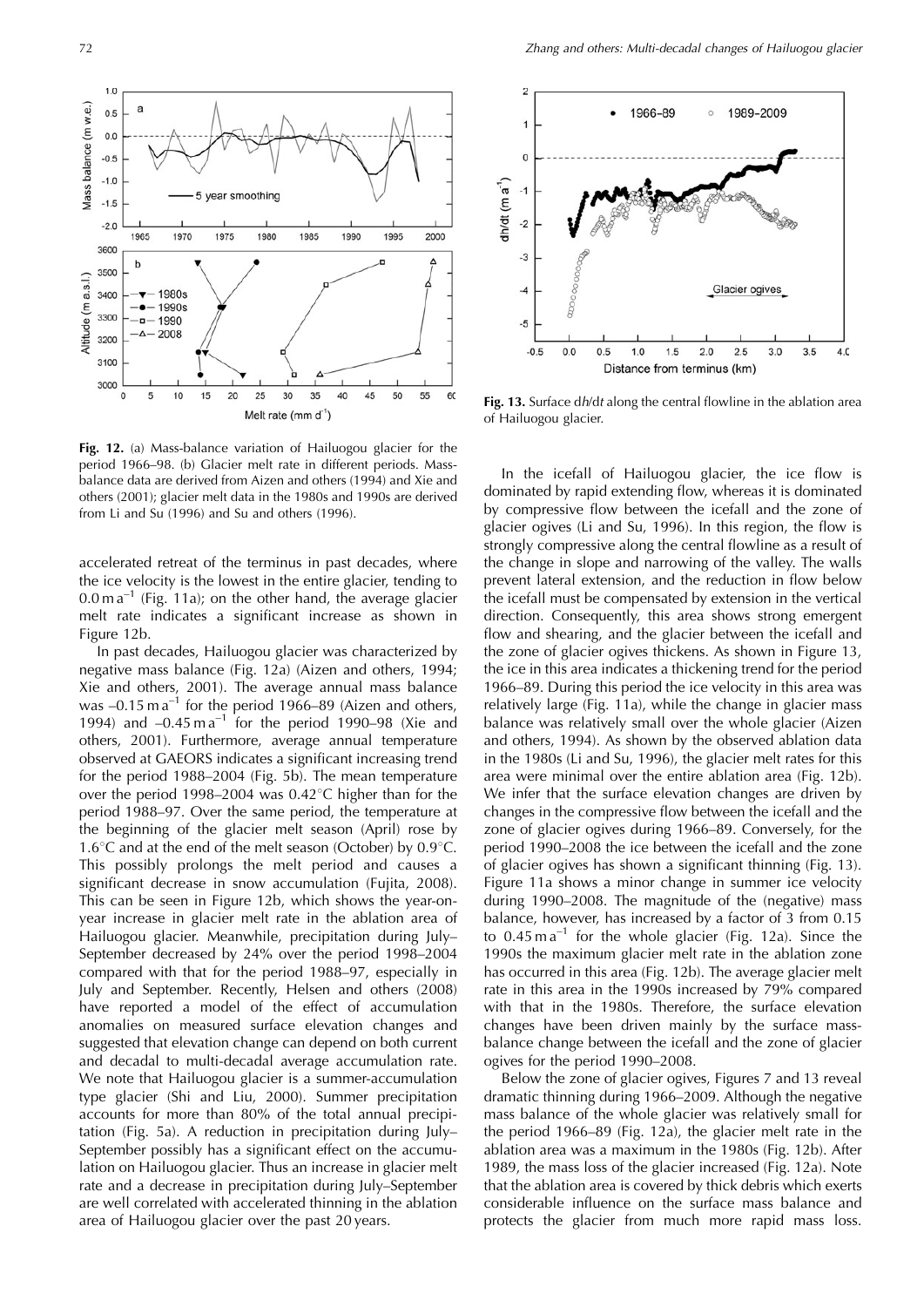However, the glacier melt rate shows a significant year-toyear increase due to increasing temperatures (Fig. 5b). The glacier melt rate in this area in the summer of 2008 increased by about 48% compared with that in 1990. Due to the different thicknesses of the debris cover distributed in this area, the glacier melt rate was not homogeneous. As a result, there are some large ice cliffs in this area that are usually covered with a thin layer of debris or dust (Fig. 2d). Ablation at such cliffs on the debris-covered glacier plays an important role in the mass balance (Adhikary and others, 2000; Sakai and others, 2002). Previous work suggests that the average melt rate is ten times larger at such ice cliffs than on the less steep debris-covered areas (Adhikary and others, 2000; Sakai and others, 2002). Additionally, changes in ice velocity in this area are relatively small (Fig. 11a). It can be seen that the surface-elevation changes over the past few decades below the zone of glacier ogives are triggered by surface mass-balance changes that are clearly connected to the summer melting.

#### **CONCLUSIONS**

We have analyzed a 43 year record (1966–2009) of surface elevation data for the ablation area of Hailuogou glacier and found that its surface elevation has greatly changed in net terms over this period. The average net elevation change rate in the ablation area over the 43 years is  $-1.1 \pm 0.4 \text{ m a}^{-1}$ . Since 1989 the surface lowering has accelerated significantly. Ice velocities in the summer of 2008 show an increasing trend with distance from the glacier terminus. In comparison with the velocities along the central flowline in the 1980s, the average summer ice velocity in 2008 has undergone a significant reduction, especially in the upper part of the ablation area.

In the upper part of the ablation area between the icefall and the zone of glacier ogives, the surface-elevation changes are driven mainly by compressive flow changes for the period 1966–89 and changes in surface mass balance after 1989. Conversely, the surface-elevation changes below the zone of glacier ogives are triggered by surface mass-balance changes that are clearly connected with summer melting. Our results highlight the importance of continuous multidecadal observations of surface elevation for monsoonal maritime glaciers.

#### **ACKNOWLEDGEMENTS**

We thank the Gongga Alpine Ecosystem Observation and Research Station of the Chinese Ecological Research Network for providing temperature and precipitation data. This work was supported by the Innovation Project of the Chinese Academy of Sciences (Kzcx2-yw-301), the National Basic Research Program of the Ministry of Science and Technology of China (2007CB411501), the National Natural Science Foundation of China (40701032) and the National Essential Scientific Program of the Ministry of Science and Technology of China (2006FY110200). This research was also supported by a Grant-in-Aid for Science Research (No. 19253001) from the Ministry of Education, Culture, Sports, Science and Technology of Japan. We thank the reviewers R. Armstrong and R. Gupta, the Scientific Editor T. Scambos and the Chief Editor T.H. Jacka for helpful comments and suggestions.

#### **REFERENCES**

- Adhikary, S., M. Nakawo, K. Seko and B. Shakya. 2000. Dust influence on the melting process of glacier ice: experimental results from Lirung Glacier, Nepal Himalayas. IAHS Publ. 264 (Symposium at Seattle 2000 – Debris-Covered Glaciers), 43–52.
- Aizen, V.B., S.A. Nikitin and G. Song. 1994. Model of the dynamics of the Hailuogou glacier (southeastern Xizang). In Xie, Z. and V.M. Kotlyakov, eds. Glaciers and environment in the Qinghai-Xizang (Tibet) Plateau (I) – the Gongga Mountain: reports on the Sino-Russian Joint Glaciological Expedition. Beijing and New York, Science Press, 121–132.
- Benn, D.I., S. Wiseman and K.A. Hands. 2001. Growth and drainage of supraglacial lakes on the debris-mantled Ngozumpa Glacier, Khumbu Himal, Nepal. J. Glaciol., **47**(159), 626–638.
- Ding, Y., S. Liu, J. Li and D. Shangguan. 2006. The retreat of glaciers in response to recent climate warming in western China. Ann. Glaciol., **43**, 97–105.
- Dyurgerov, M. 2002. Glacier mass balance and regime: data of measurements and analysis. Boulder, CO, University of Colorado. Institute of Arctic and Alpine Research. (INSTAAR Occasional Paper 55.)
- Fujisada, H., G.B. Bailey, G.G. Kelly, S. Hara and M.J. Abrams. 2005. ASTER DEM performance. IEEE Trans. Geosci. Remote Sens., **43**(12), 2707–2714.
- Fujita, K. 2008. Effect of precipitation seasonality on climatic sensitivity of glacier mass balance. Earth Planet. Sci. Lett., **276**(1–2), 14–19.
- Fujita, K., R. Suzuki, T. Nuimura and A. Sakai. 2008. Performance of ASTER and SRTM DEMs, and their potential for assessing glacial lakes in the Lunana region, Bhutan Himalaya. J. Glaciol., **54**(185), 220–228.
- Guo, C.-X., M. Bo, Z. Ji and L. Mao. 2002. The transfer model between the Xi'an 80 and WGS-84 coordinate systems. Northeast Surv. Map., **25**(4), 34–36. [In Chinese with English summary.]
- Helsen, M.M. and 7 others. 2008. Elevation changes in Antarctica mainly determined by accumulation variability. Science, **320**(5883), 1626–1629.
- Kaser, G., J.G. Cogley, M.B. Dyurgerov, M.F. Meier and A. Ohmura. 2006. Mass balance of glaciers and ice caps: consensus estimates for 1961–2004. Geophys. Res. Lett., **33**(19), L19501. (10.1029/2006GL027511.)
- Kick, W. 1962. Variations of some central Asiatic glaciers. IASH Publ. 58 (Symposium at Obergurgl 1962 – Variations of the Regime of Existing Glaciers), 223–229.
- Li, J. and Z. Su, eds. 1996. Glaciers in the Hengduanshan. Beijing, Science Press. [In Chinese with English summary.]
- Liu, S., W. Sun, Y. Shen and G. Li. 2003. Glacier changes since the Little Ice Age maximum in the western Qilian Shan, northwest China, and consequences of glacier runoff for water supply. J. Glaciol., **49**(164), 117–124.
- Liu, S. and 7 others. 2006. Glacier retreat as a result of climate warming and increased precipitation in the Tarim river basin, northwest China. Ann. Glaciol., **43**, 91–96.
- Lu, A., T. Yao, S. Liu, L. Ding and G. Li. 2002. Glacier change in the Geladandong area of the Tibetan Plateau monitored by remote sensing. J. Glaciol. Geocryol., **24**(5), 559–562. [In Chinese with English summary.]
- Mair, D., P. Nienow, I. Willis and M. Sharp. 2001. Spatial patterns of glacier motion during a high-velocity event: Haut Glacier d'Arolla, Switzerland. J. Glaciol., **47**(156), 9–20.
- Nakawo, M., H. Yabuki and A. Sakai. 1999. Characteristics of Khumbu Glacier, Nepal Himalaya: recent changes in the debriscovered area. Ann. Glaciol., **28**, 118–122.
- Nye, J.F. 1965. The flow of a glacier in a channel of rectangular, elliptic or parabolic cross-section. J. Glaciol., **5**(41), 661–690.
- Oerlemans, J. and J.P.F. Fortuin. 1992. Sensitivity of glaciers and small ice caps to greenhouse warming. Science, **258**(5079), 115–117.